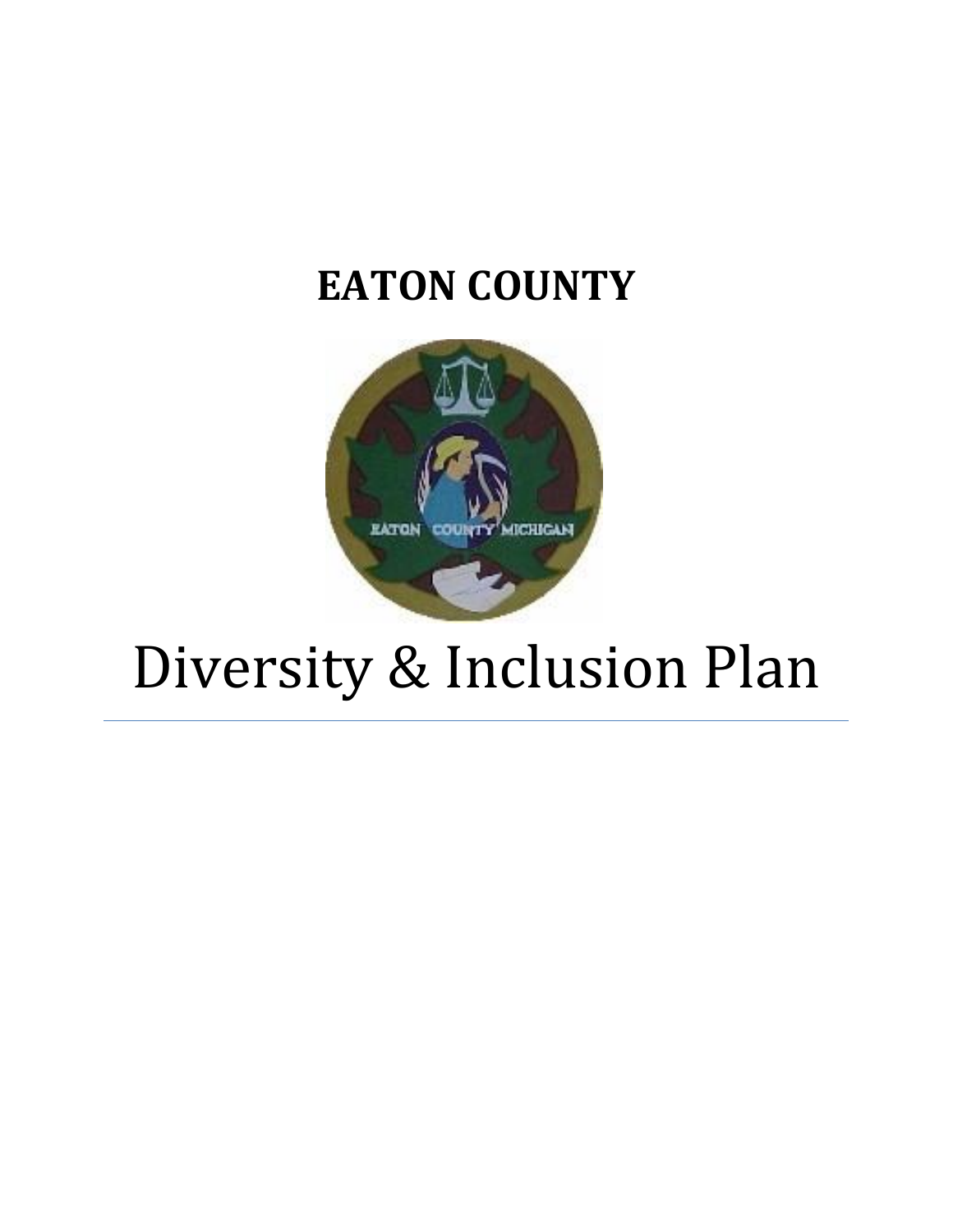### **DIVERSITY & INCLUSION STATEMENT EATON COUNTY MICHIGAN**

. Eaton County reaffirms its policy to ensure fair and equal treatment in all of its programs and provide equal employment opportunity (EEO) to all persons regardless of age, color, national origin, citizenship status, physical or mental disability, race, religion, creed, gender, sex, sexual orientation, gender identity and/or expression, genetic information, marital status, status with regard to public assistance, veteran status or any other characteristic protected by federal, state or local law. In addition, Eaton County will provide reasonable accommodations for qualified individuals with disabilities.

To carry out this responsibility, we will:

- 1. Recruit, hire, provide professional training and development, and promote for all job classifications without regard to race, color, veteran status, creed, sex, marital status, religion, age, national origin, political affiliation, or any other characteristic protected by federal, state or local law.
- 2.· Make hiring and promotion decisions based solely on an individual's qualifications for .the position to which they have applied and are considered.
- 3. Ensure that our programs are administered in compliance with all applicable federal, state and local laws, directives and regulations and cover all human resource actions including employment, compensation, benefits, training, education, tuition aid, transfers, promotions and social/recreational programs without regard to the protected characteristics listed above.

The Eaton County Board of Commissioners has designated the Ways and Means Committee and the County Controller to monitor and review the effectiveness of this plan. This includes regular review of diversity & inclusion reports, progress benchmarking, policy reinforcement, and requiring department heads to support the continuation of the County's policy by selecting qualified individuals on the basis of merit.

il,

**Bláke Mulder** Chairman, Eaton County Board of Commissioners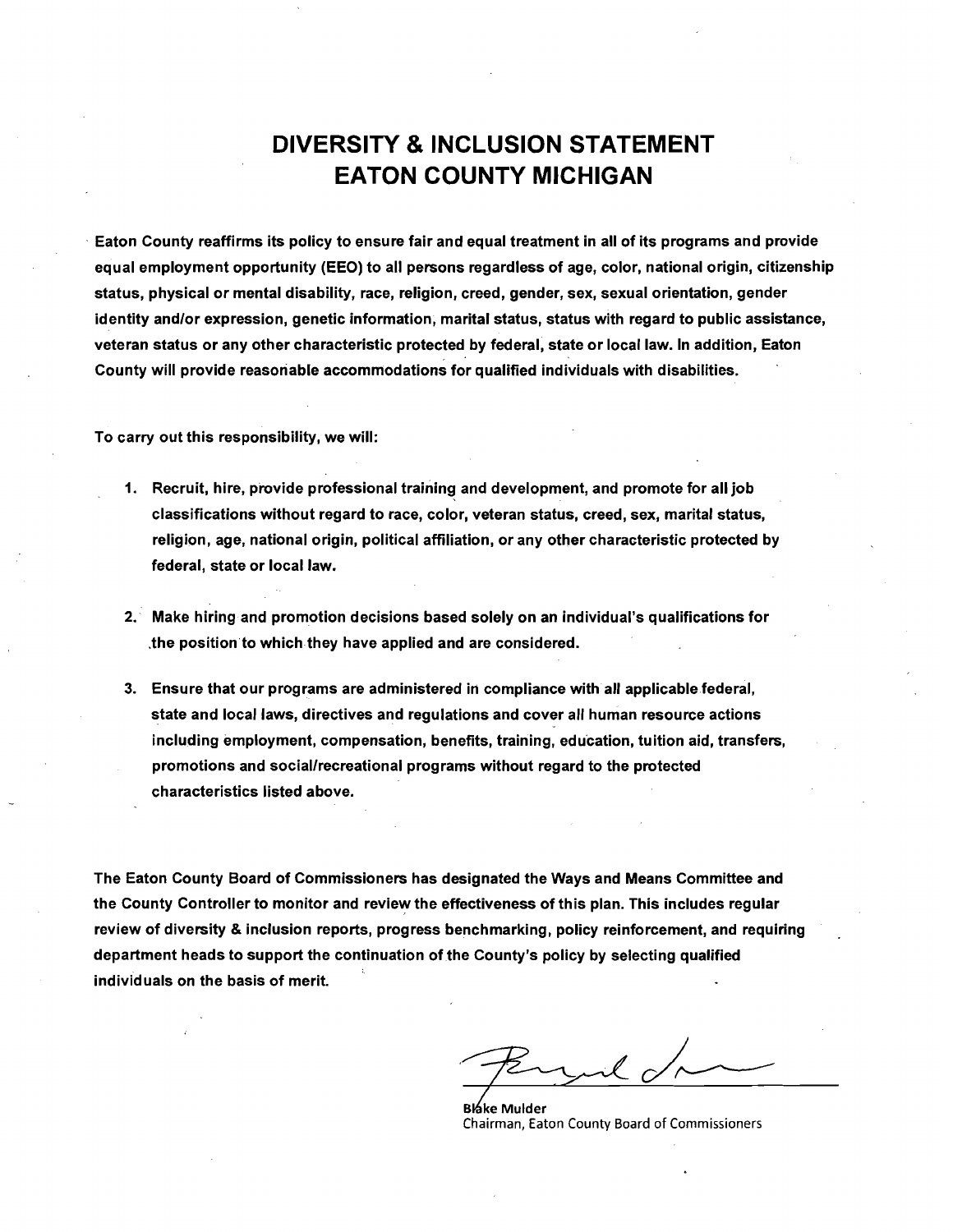#### **ORGANIZATIONAL CHART**

#### **Organizational Display**

#### **EATON COUNTY**



ELECTED OFFICIALS IN BLUE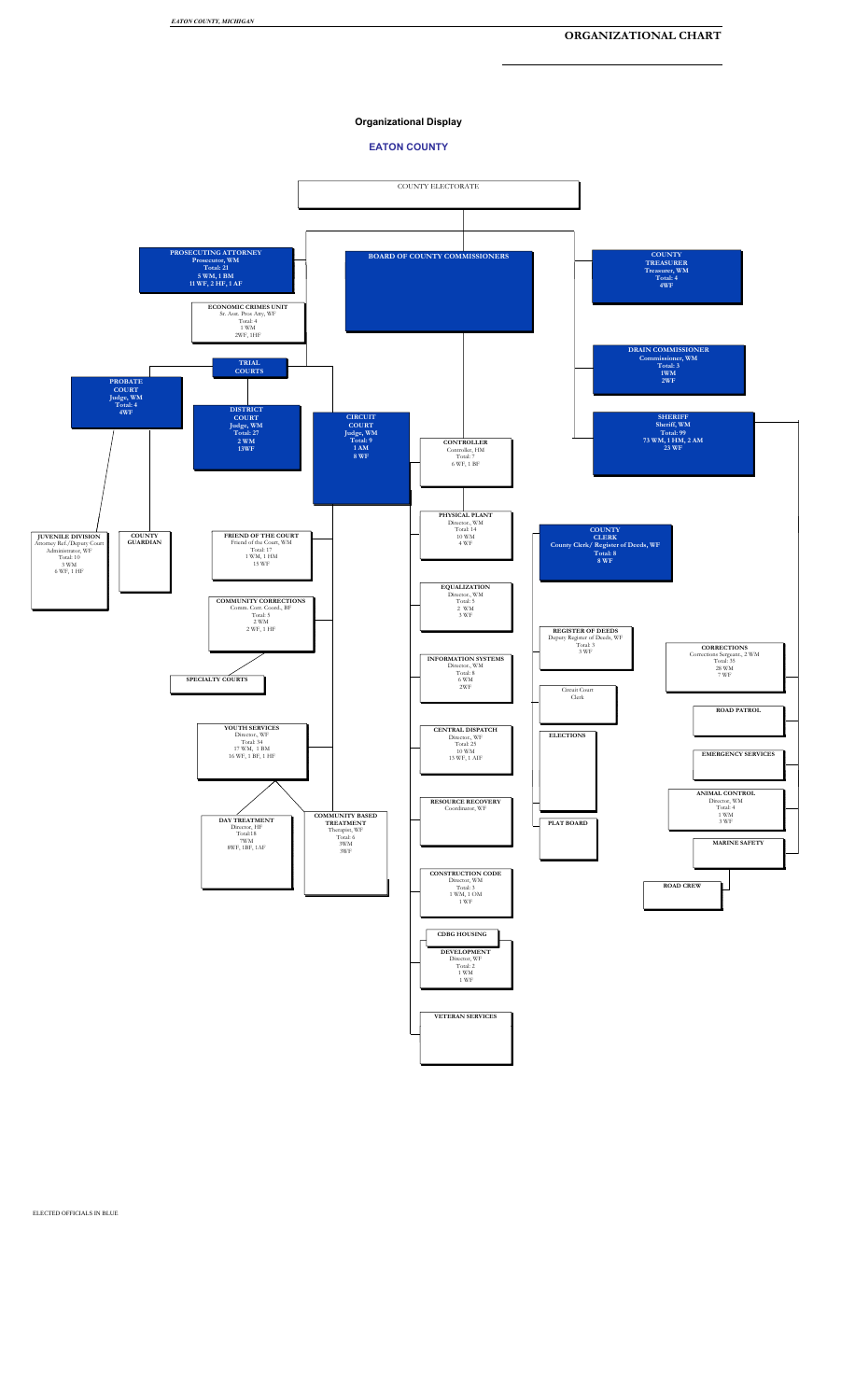#### **Identification of Problem Areas**

| <b>Areas of Concern</b>                                                                                                                                                                                                                         | <b>Corrective Actions</b>                                                                                                                                                                                                                                                                                                                                                                                                                                                                                                                                |
|-------------------------------------------------------------------------------------------------------------------------------------------------------------------------------------------------------------------------------------------------|----------------------------------------------------------------------------------------------------------------------------------------------------------------------------------------------------------------------------------------------------------------------------------------------------------------------------------------------------------------------------------------------------------------------------------------------------------------------------------------------------------------------------------------------------------|
| Underutilization of<br>racial/ethnic minorities<br>and women in all EEO<br>categories where external<br>hiring opportunities<br>occurred. Concern<br>regarding low applicant<br>flow resulting from<br>population demographics<br>and salaries. | Utilize additional recruiting outlets and resources<br>$\bullet$<br>when possible, such as online job boards,<br>advertisements, and professional organizations to<br>attract qualified minorities, women and otherwise<br>protected individuals to apply for job openings.<br>Expand Eaton County's recruitment program to include<br>colleges and universities with diverse student<br>populations. In addition, the County will evaluate all<br>positions and complete a salary study for potential<br>wage increases in an effort to attract talent. |
| Underutilization of data<br>regarding disabled and<br>veteran employees.<br>Concern regarding limited<br>documentation resulting<br>from a lack of internal<br>tracking processes in this<br>area.                                              | Invite employees who qualify for these protected<br>$\bullet$<br>classes to self-identify by distributing the "Invitation to<br>Self-Identify" statement enclosed in this document to<br>current employees and new hires.                                                                                                                                                                                                                                                                                                                                |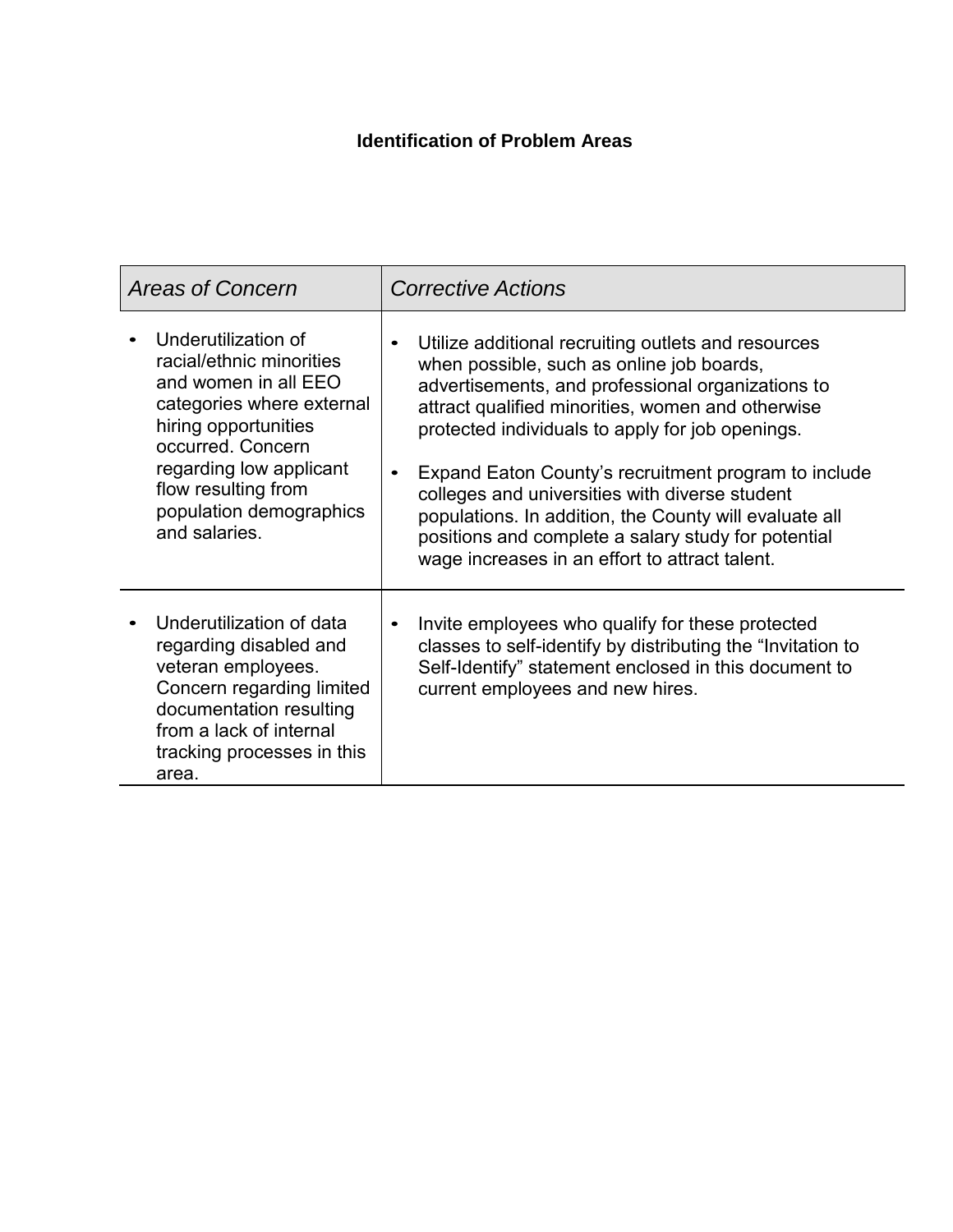#### **Policy Statement - Equal Employment Opportunity for Protected Applicants and Employees**

Eaton County provides equal employment opportunities (EEO) to all employees and applicants for employment without regard to race, color, religion, sex, national origin, age, disability or genetics. In addition to federal law requirements, Eaton County complies with applicable state and local laws governing nondiscrimination in employment in every location in which the County has facilities. This policy applies to all terms and conditions of employment, including recruiting, hiring, placement, promotion, termination, layoff, recall, transfer, leaves of absence, compensation and training at all levels of employment.

It is also the policy of Eaton County action to employ and to advance in employment, all qualified persons regardless of their status, and to base all employment decisions only on valid job requirements. The County's goal is to attract, develop and retain the best and brightest from all walks of life and backgrounds. This requires an organization to have a culture of inclusion, where all individuals feel respected, are treated fairly, and an opportunity to excel in their chosen careers whenever possible.

Employees and applicants of Eaton County will not be subject to harassment on the basis of disability or status as a protected veteran. Additionally, retaliation, including intimidation, threats, or coercion, because an employee or applicant has objected to discrimination, engaged or may engage in filing a complaint, assisted in a review, investigation, or hearing or have otherwise sought to obtain their legal rights under any Federal, State, or local EEO law regarding individuals with disabilities or protected veterans is prohibited.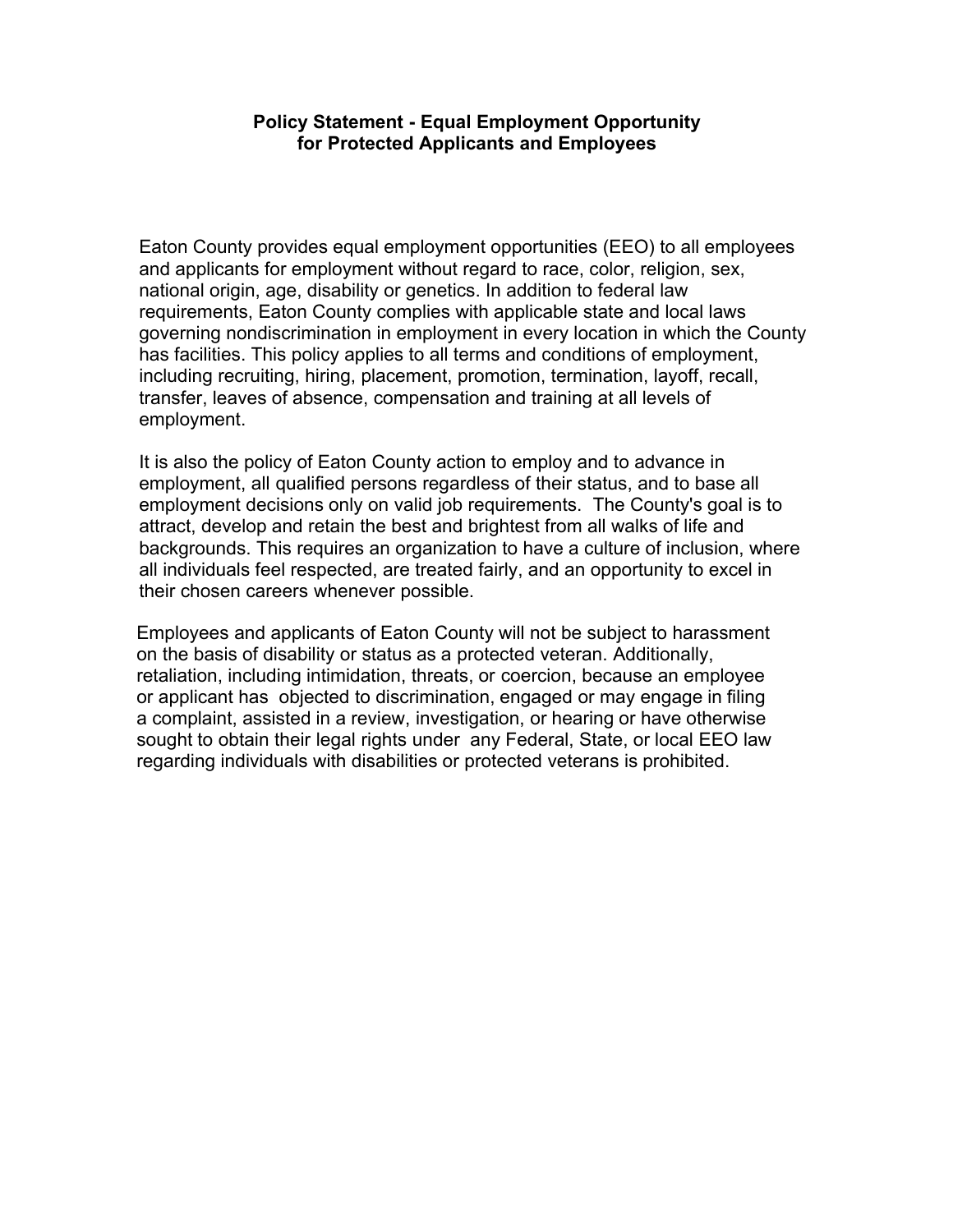#### **Personnel Process Review**

Eaton County focuses on the continuous improvement of personnel policies and processes to determine whether its present procedures assures careful, thorough and systematic consideration of the qualifications of employees and applicants who belong to EEO protected classes. The County will modify personnel processes when necessary based on this review, and will include the development of new procedures in this Diversity & Inclusion Plan, with the approval of the Eaton County Board of Commissioners, to ensure equal employment opportunity.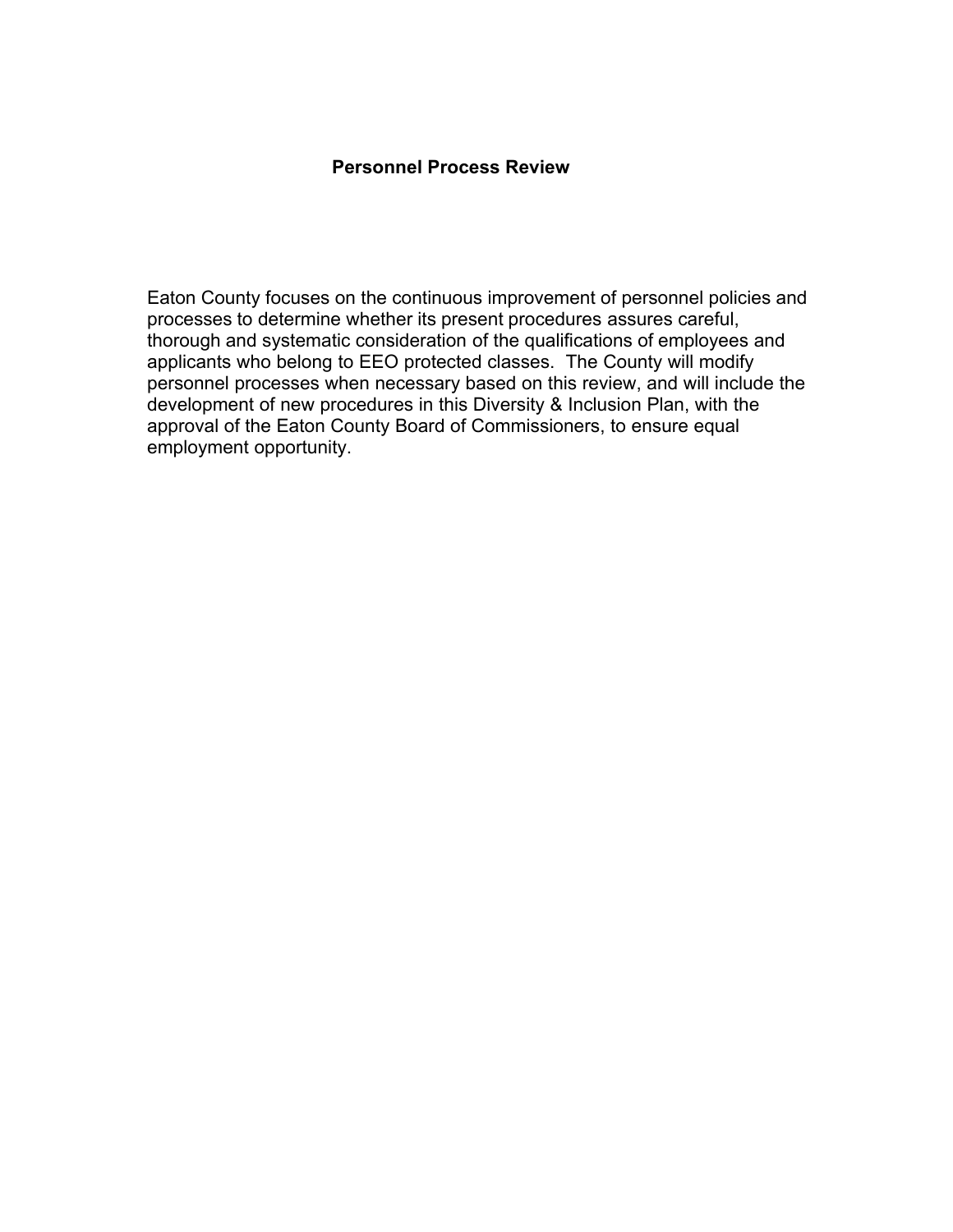#### **Review of Physical and Mental Job Qualification Standards**

The qualifications of all jobs, including physical and mental qualifications, were reviewed during calendar year 2014 to ensure that, to the extent that such qualification requirements tend to screen out qualified individuals with disabilities and qualified disabled veterans, job qualifications are consistent with business necessity and the safe performance of the job.

No qualification requirements were identified that are likely to have a screening effect. All job qualification requirements were found to be job-related and consistent with business necessity and safety.

Eaton County will continue to review physical and mental job qualification requirements whenever a job is vacated and the County intends to fill it through either hiring or promotion and will conduct a qualifications review whenever job duties change.

If at any time in the future, Eaton County should inquire into an employee's physical or mental condition or should conduct a medical examination, Eaton County affirms that such inquiries or exams will be conducted in accordance with ADA regulations and that information obtained as a result of the inquiry or exam will be kept confidential, except as otherwise provided for within the law's regulations. The results of the examination or inquiry will only be used in accordance with ADA requirements.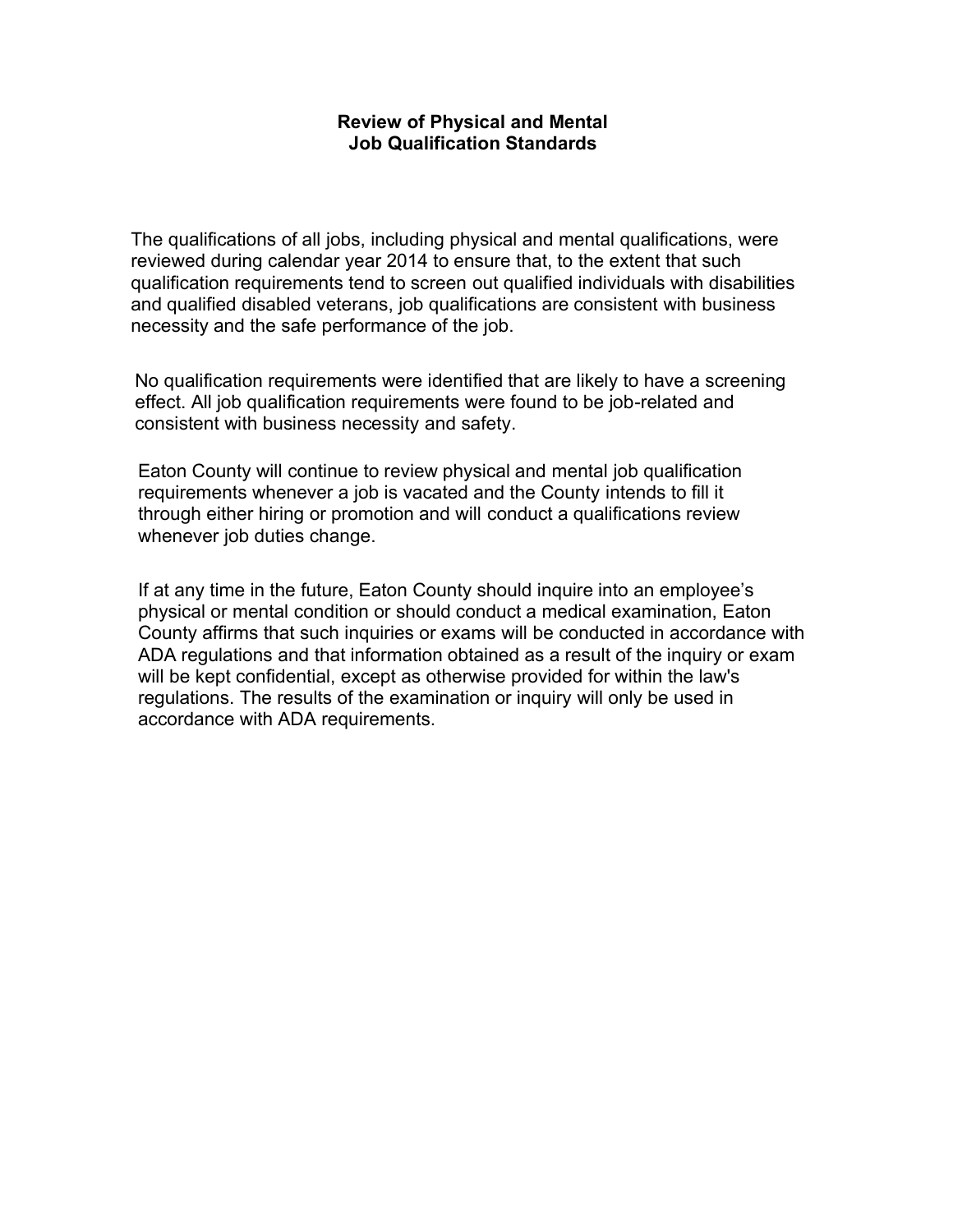#### **Reasonable Accommodation to Limitations Due to Disability**

Eaton County commits to making reasonable accommodation to the known physical or mental limitations of qualified individuals with disabilities, qualified disabled veterans, unless such accommodation would impose an undue hardship on the conduct of its business. Eaton County also commits to engaging in an interactive process with the person requesting the accommodation (or their representative), as needed, to determine an appropriate accommodation. Undue hardship will be determined by assessing whether the requested accommodation would cause significant difficulty or expense, as outlined in the Americans with Disabilities Act.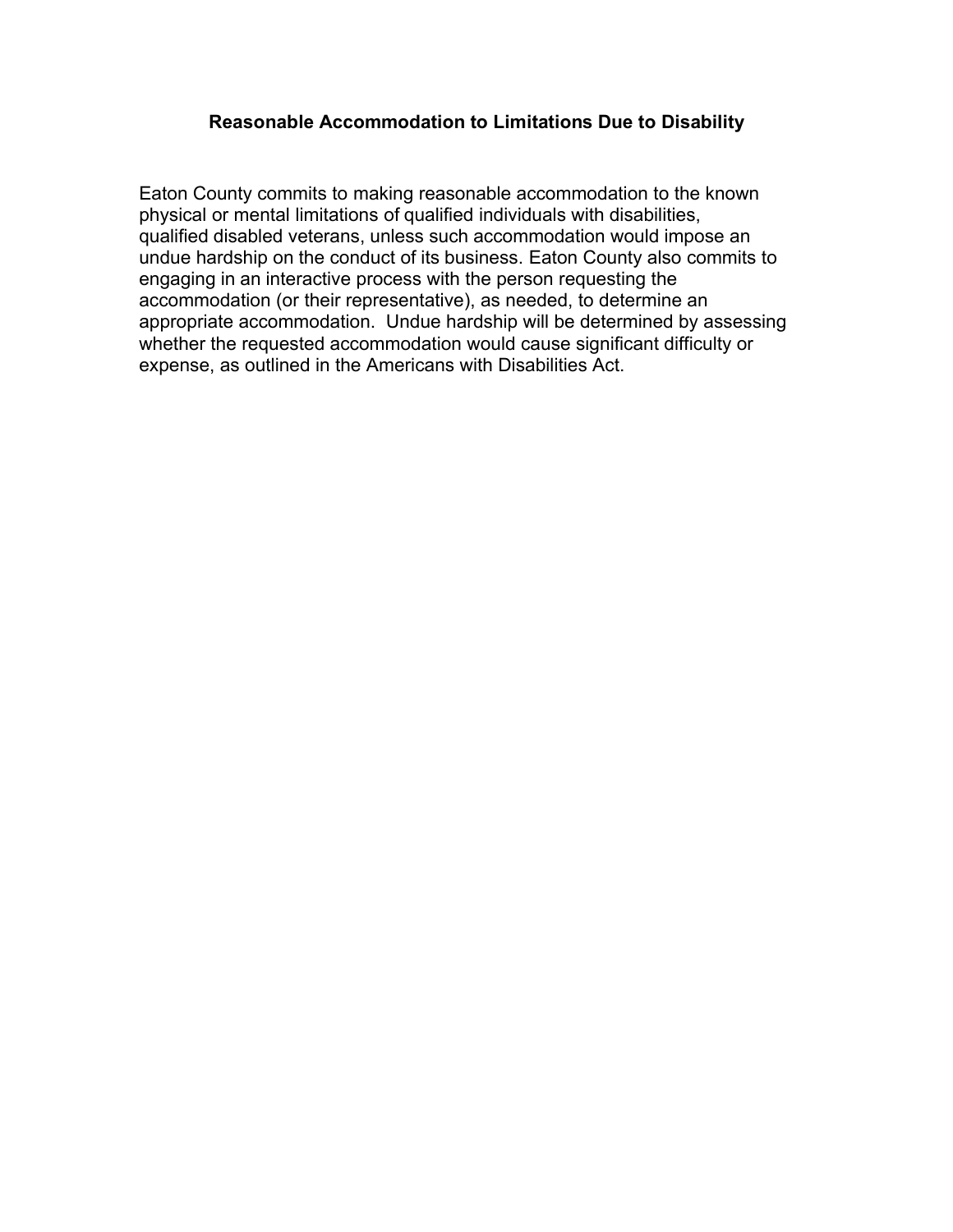#### **Action-Oriented Programs**

Eaton County has instituted action programs to eliminate identified problem areas and to help support diversity and inclusion. These programs include:

- 1. Conducting analysis of job descriptions to ensure they accurately reflect job functions;
- 2. Reviewing job descriptions by department and job title using job performance criteria;
- 3. Making job descriptions available to recruiting sources and available all elected officials members of management and supervisory staff involved in the recruiting, screening, selection, and promotion processes
- 4. Evaluating the total selection process to ensure freedom from bias through:
	- a. Reviewing job applications and other pre-employment forms to ensure information requested is job-related
	- b. Training Elected Officials, members of management and supervisory staff on proper interview techniques
	- c. Evaluating selection methods that may have a disparate impact to ensure that they are job-related and consistent with business necessity
	- d. Training in EEO for elected officials, management and supervisory staff
- 5. Using techniques to improve recruitment and increase the flow of minority, female, and all other protected applicants. Eaton County presently undertakes the following actions:
	- a. Include "Equal Opportunity Employer" statement in all printed employment advertisements;
	- b. Place job postings, when appropriate, in local media and job placement outlets that appeal to minority, women, and all other protected applicants.
	- c. Disseminate information on job opportunities to organizations representing minorities, women and employment development agencies when job opportunities occur;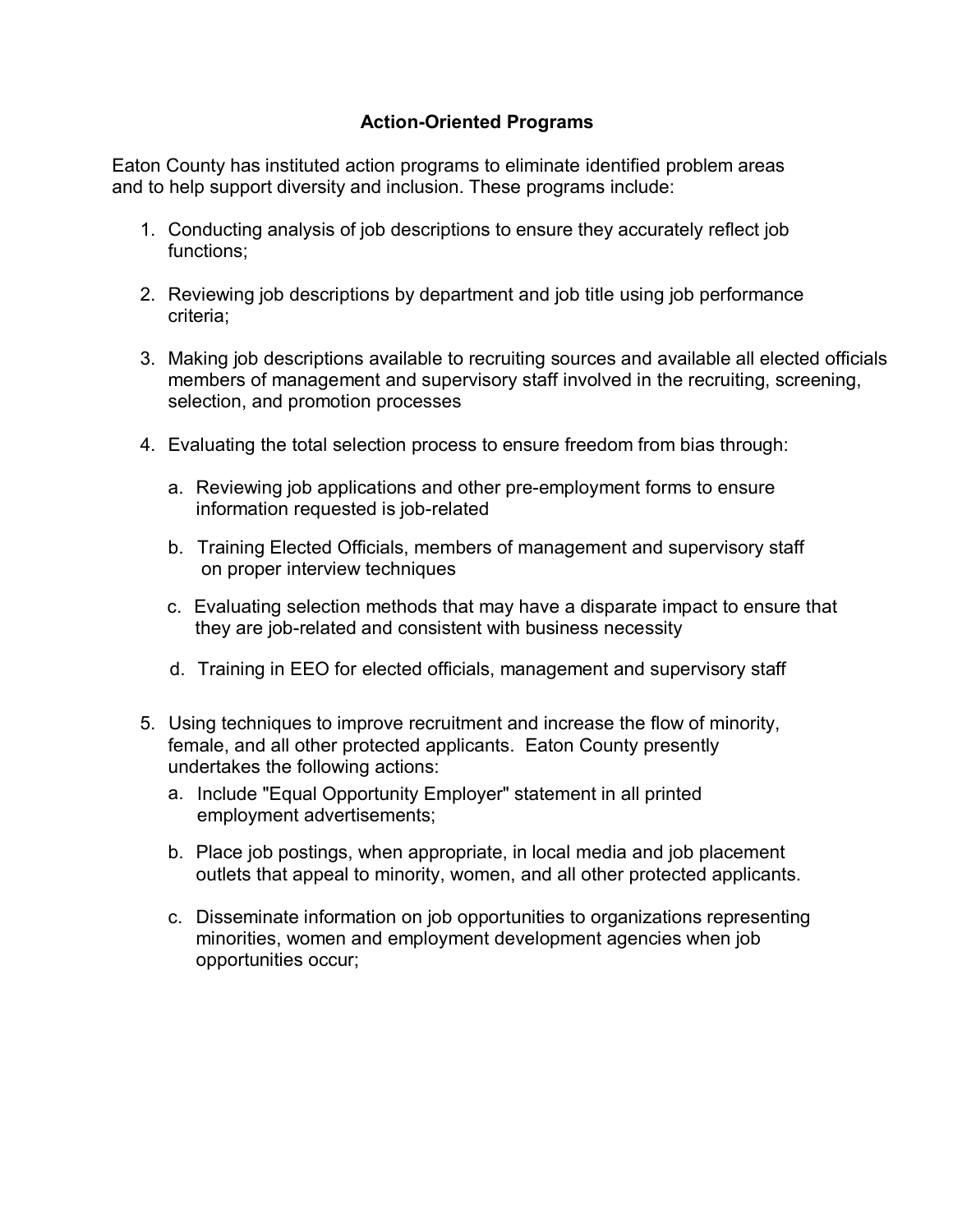- 6. Hiring a compensation consultant to help Eaton County perform a self-audit of its compensation practices; and
- 7. Ensuring that all employees are given equal opportunity for promotion. This is achieved by:
	- a. Posting promotional opportunities;
	- b. Evaluating job requirements for promotion.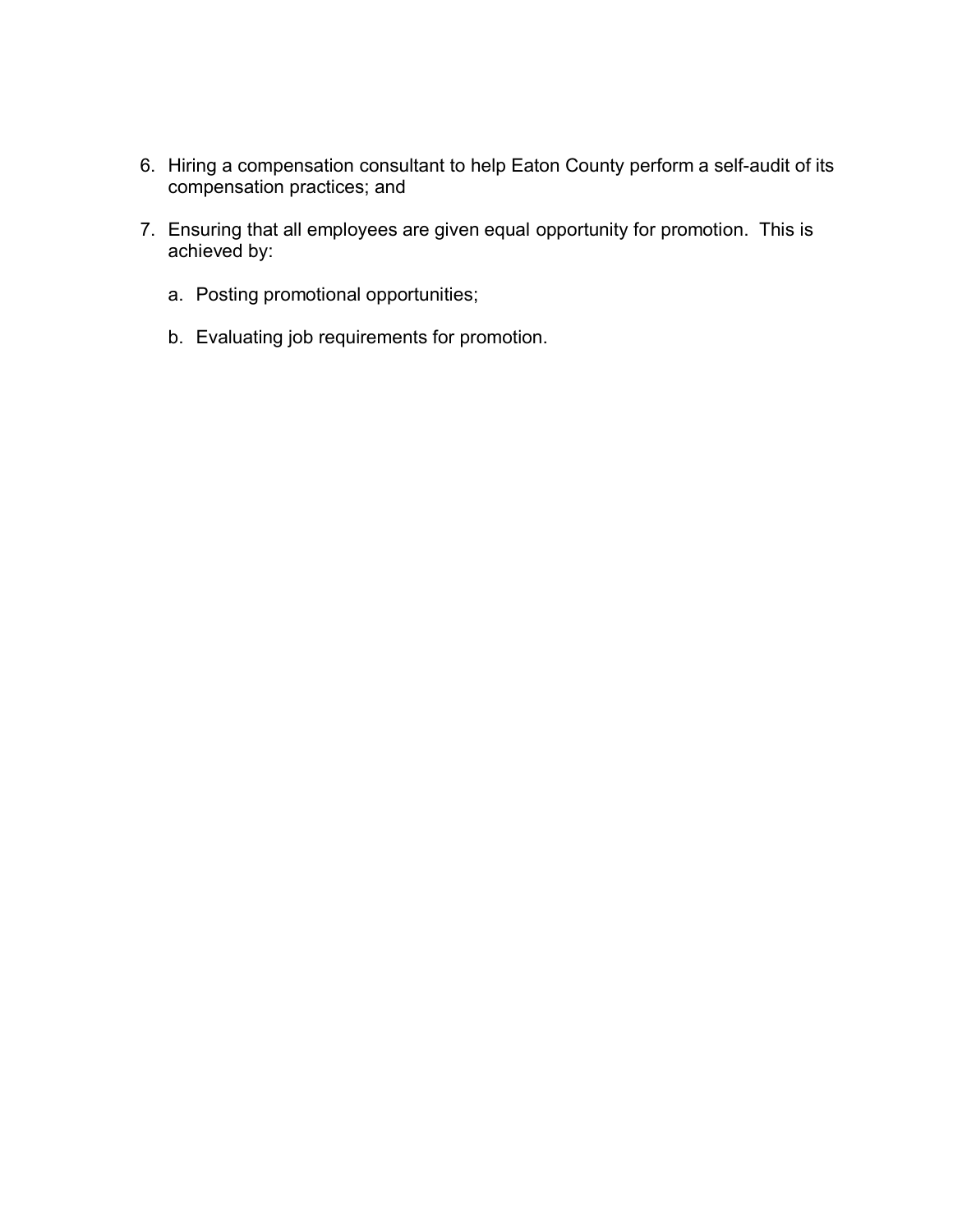#### **Recruitment Resources**

Eaton County aims to recruit qualified individuals in an effort to create a talented workforce from all segments of society. Doing so requires designing outreach and recruitment strategies to draw from underrepresented sectors of the population and developing strategic partnerships with a variety of organizations to build a diverse applicant pool. The County utilizes the following outlets to promote employment opportunities, and will review their effectiveness as a part of its annual audit and reporting process:

#### **Job Boards**

- NEOGOV
- Career Builder
- Pure Michigan Talent Connect
- Police Career Finder
- Dice.com
- PoliceOne.com

#### **Professional Organizations**

- State Bar of Michigan
- Michigan Commission on Law Enforcement Standards
- Michigan Association of Chiefs of Police
- Michigan Association of County Drain Commissioners
- Michigan State Court Administrative Office
- Michigan Society of Professional Engineers

#### **Colleges and Universities**

- Michigan State University College of Law, Department of Forestry, College of Business, School of Information Technology
- Olivet College
- University of Detroit Mercy School of Law
- Thomas M. Cooley School of Law
- The University of Michigan Law School
- Michigan Technological University
- ITT Technical Institute
- Lansing Community College

#### **Job Fairs**

- Michigan Virtual Career Fair
- Olivet College Fall Career Fair
- Oakland Community College Fall/ Spring Career Fair
- Lansing Community College Fall/Spring Career Fair
- Eastern Michigan University Collegiate Job Fair
- ITT Technical Institute Swartz Creek Career Fair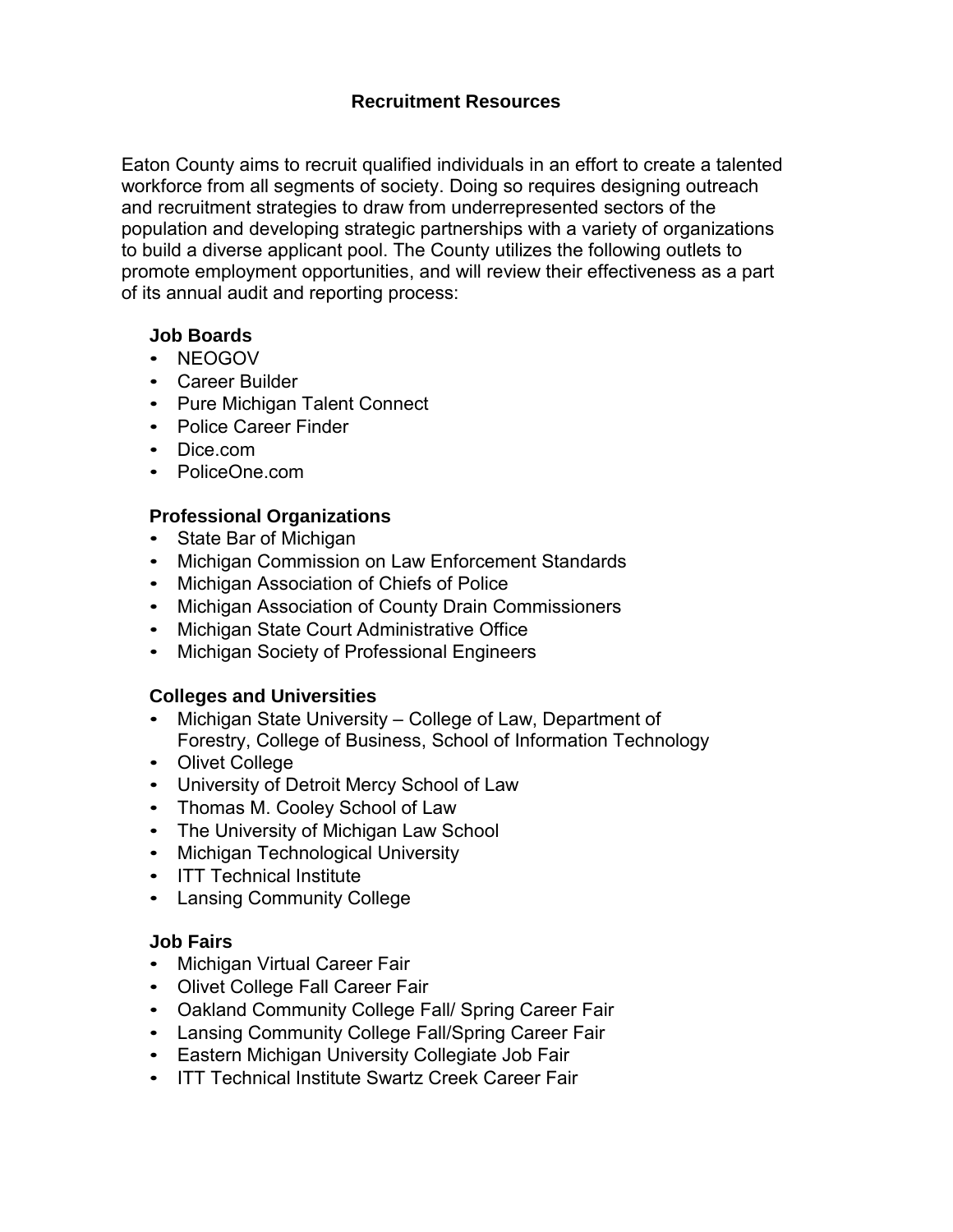In order to increase efficiency and diversity in hiring and retention, and to ensure EEO compliance, Eaton County uses consistency in its recruitment and selection process. The County encourages candidates from all segments of society to apply to any vacancy for which they are qualified. Doing so provides equal access to employment opportunities and prohibits discrimination based on race, gender, color, national origin, citizenship status, religion, physical or mental ability, ancestry, marital status, age, sexual orientation, status as a covered veteran and all other protected characteristics.

All applications submitted to an available opening will be reviewed by the Eaton County Controller's Office after the position closes. Applicants whose backgrounds appear to most closely match the needs of the particular vacancies will be forwarded to the hiring manager for further consideration.

Due to the extremely large number of applicants and the limited number of job opportunities, a number of candidates do not proceed to the interview phase. Only the most competitive applicants for a particular vacancy will be interviewed by a representative from the Controller's Office and the hiring department as needed. A final selection will be made following the formal interview process and an offer of employment will be extended on behalf of the County.

Offers of employment are contingent upon successful completion of preemployment requirements and background verification.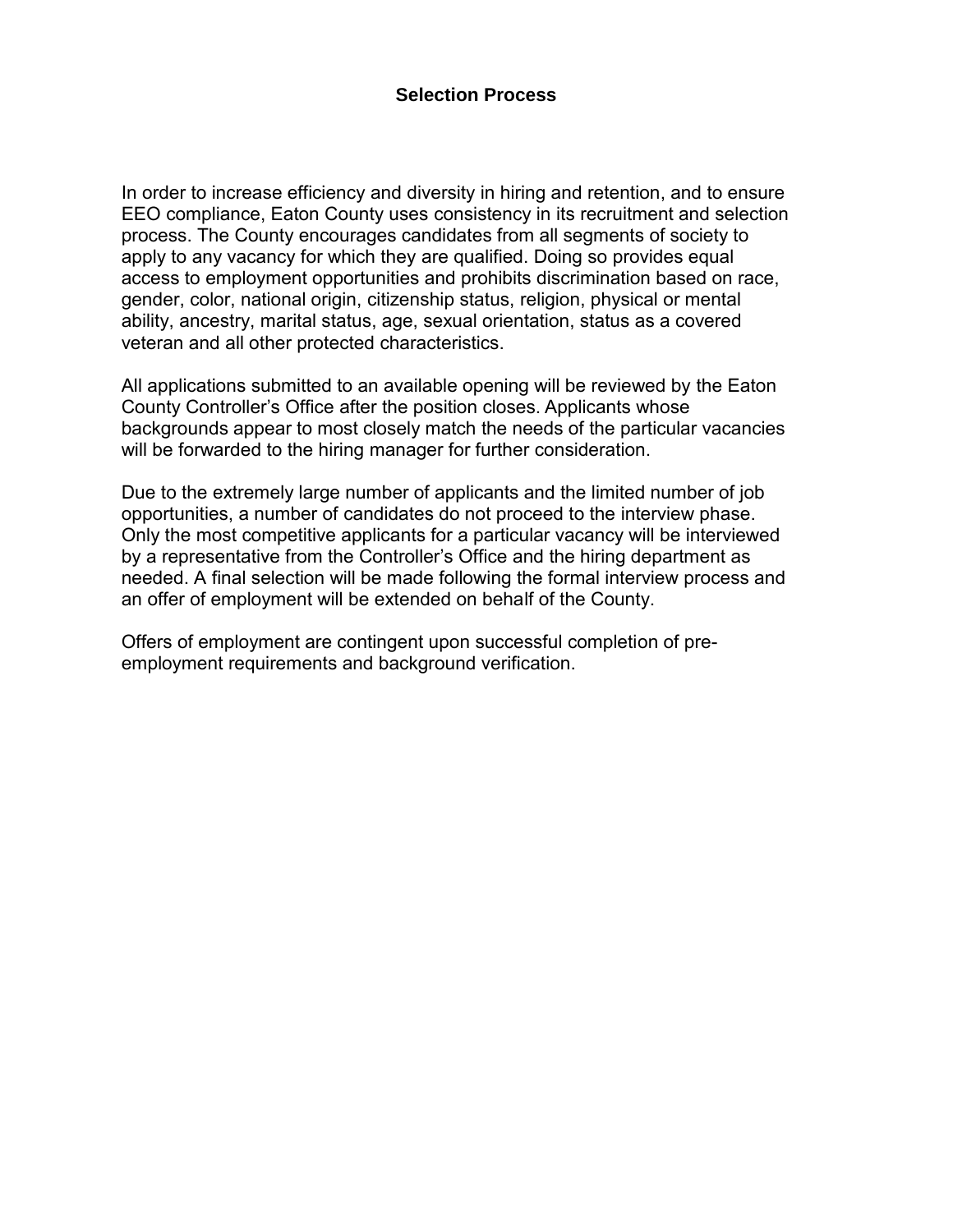#### **Harassment Prevention and Prohibition Against Retaliation**

Employees and applicants of Eaton County will not be subject to harassment because of their protected status. Strong disciplinary action up to and including discharge will be taken against any employee who engages in illegal harassment. If an employee or applicant believes that he/she has been subject to harassment, they may file a written complaint with the Controller's office. Any employee or applicant who believes that they have been subject to harassment because they identify as disabled, veteran or qualify for any otherwise protected status should contact the Eaton County Controller at (517) 543-2122 for assistance.

Retaliation, including intimidation, threat, or coercion, against an employee or applicant because they have objected to discrimination, engaged or may engage in filing a complaint, assisted in a review, investigation, or hearing or have otherwise sought to obtain their legal rights under any Federal, State, or local EEO law regarding protected individuals. Any employee or applicant who believes that they have been subject to retaliation because they are disabled, a veteran or qualify for any otherwise protected status should contact the Eaton County Controller at (517) 543-2122 for assistance.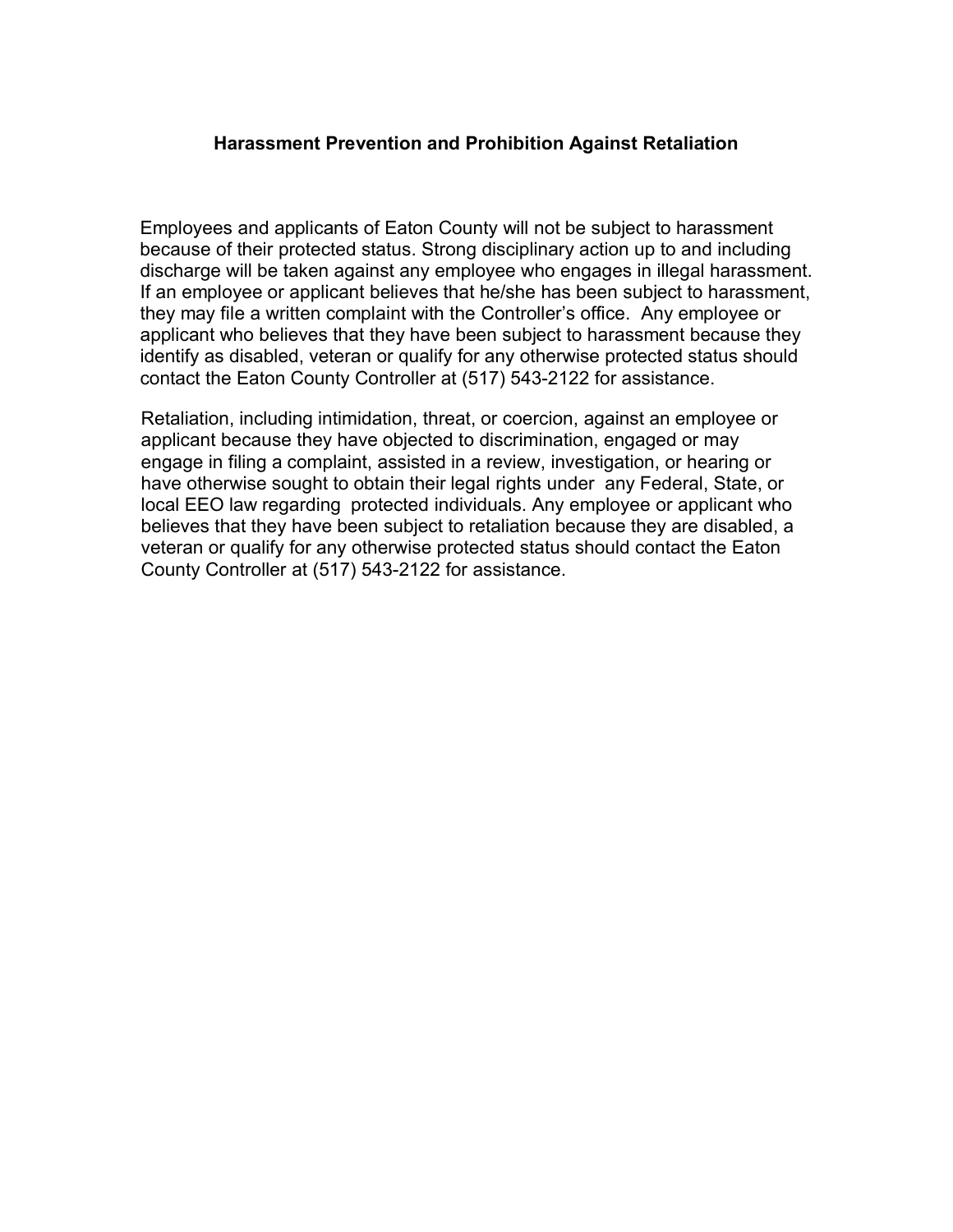#### **Dissemination of Policy, Outreach and Positive Recruitment**

Copies of our this plan will be made available for inspection to the Eaton County Board of Commissioners to promote understanding, acceptance and support. Policies are re-emphasized to elected officials, managers and supervisory staff annually to review the applicable regulations and to discuss such diversity & inclusion measures such as training and reasonable accommodation.

Eaton County lists all suitable employment openings with the appropriate employment service delivery systems, such as colleges and universities, professional associations, and employment websites whenever possible.

Eaton County will participate in local job fairs sponsored by support groups for protected individuals.

The equal employment opportunity clause concerning the employment of qualified individuals is displayed on all Eaton County job postings.

When making internal Equal Opportunity audits, implementation of this diversity & inclusion program will be reviewed.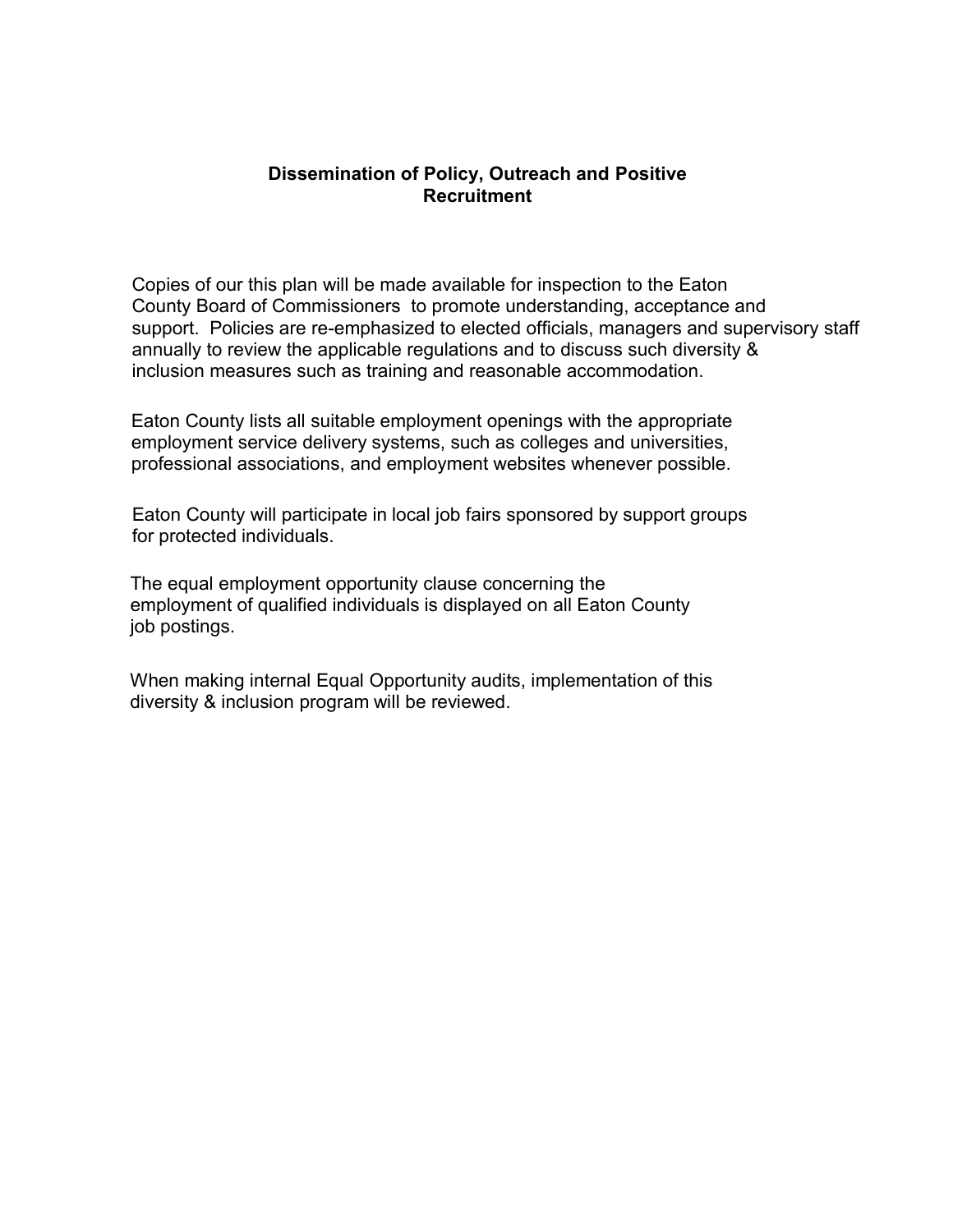#### **Audit and Reporting Systems**

The Human Resources Specialist, under the direction of the County Controller and Deputy Controller is responsible for developing and preparing the formal documents of the Diversity & Inclusion Plan. The Controller and Deputy Controller are responsible for the effective implementation of this plan; however, responsibility is likewise vested with each elected official, members of management and supervisory staff. Eaton County's audit and reporting system is designed to:

- Measure the effectiveness of the Diversity & Inclusion Plan;
- Document personnel activities;
- Identify problem areas where remedial action is needed; and
- Determine the degree to which the County's diversity has been obtained.

The following activities are reviewed at least annually to ensure freedom from discrimination or stereotyping of protected individuals in any manner, including that which may limit their access to any job for which they are qualified:

- Recruitment, advertising, and job application procedures;
- Hiring, promotion, upgrading, award of tenure, layoff, recall from layoff;
- Rates of pay and any other forms of compensation including fringe benefits;
- Job assignments, job classifications, and job descriptions
- Sick leave, leaves or absence, or any other leave;
- Training, apprenticeships, attendance at professional meetings and conferences; and
- Any other term, condition, or privilege of employment.

Eaton County's audit system includes a report documenting the County's efforts to comply with its EEO responsibilities. Elected officials, members of management and supervisory staff are asked to report any current or foreseeable EEO problem areas and are asked to outline their suggestions/recommendations for solutions.If problem areas arise, the Elected Official, manager or supervisor is to report problem areas immediately to the Controller or Deputy Controller.

During annual reporting, the following occurs:

- 1. The Human Resources Specialist will discuss any problems relating to significant rejection ratios, EEO charges, etc., with the County Controller and Deputy Controller; and
- 2. The Human Resources Specialist will report the status of the County's Diversity & Inclusion progress to the Controller and Deputy Controller.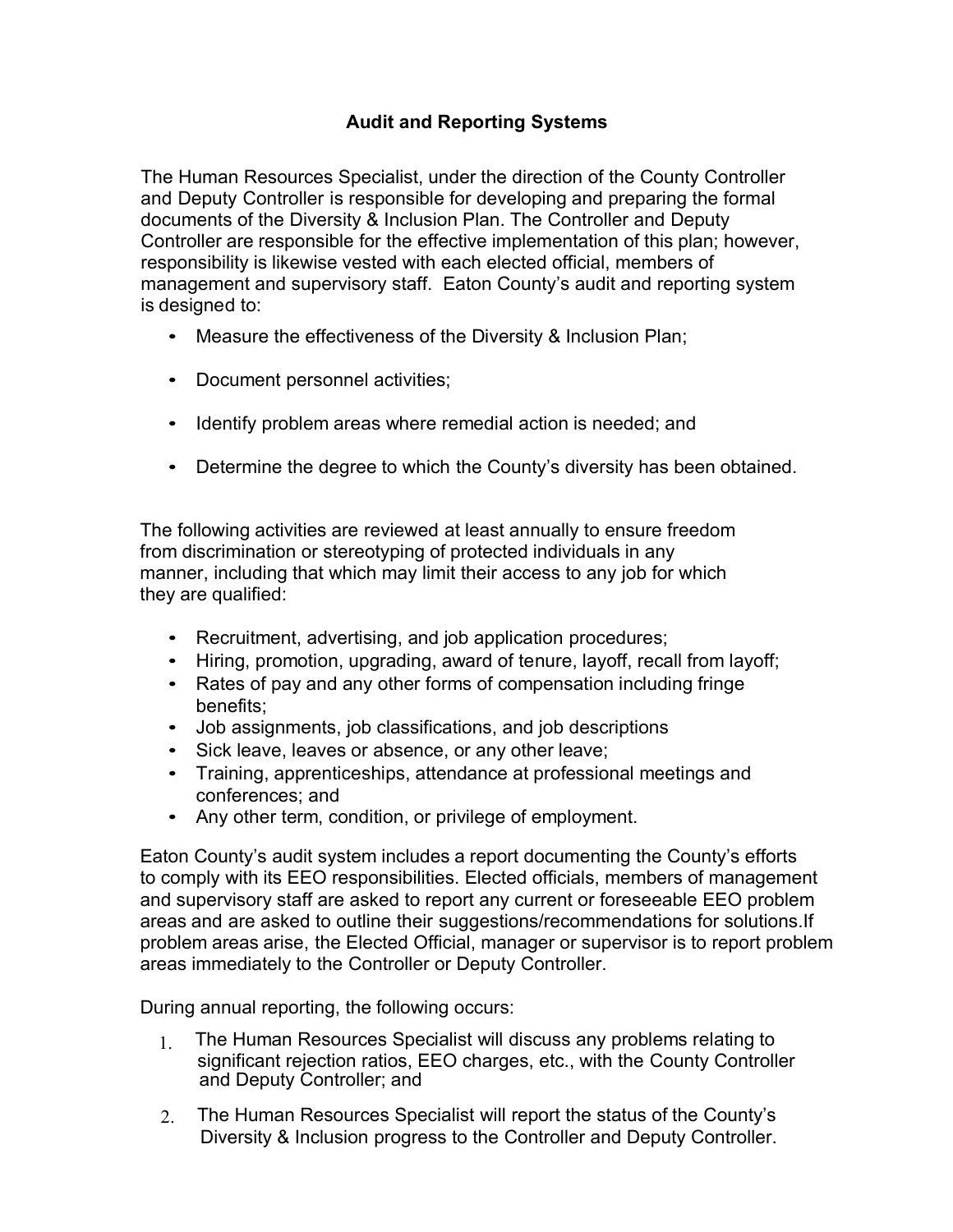Eaton County's audit system includes documenting Eaton County's efforts to achieve its EEO responsibilities. Elected officials, managers and supervisors are asked to report any current or foreseeable EEO problem areas and are asked to outline their suggestions/recommendations for solutions. If problem areas arise, the manager or supervisor is to report problem areas immediately to the Eaton County Controller or Deputy Controller. During reporting, the following occurs:

- 1. The Eaton County Controller and/or Deputy Controller will discuss any problems relating to significant rejection ratios, EEO charges, etc., with the Board of Commissioners; and
- 2. The Controller will report the status of the Diversity & Inclusion Plan to the Board of Commissioners. The Controller will recommend remedial actions for the effective implementation of the Diversity & Inclusion Plan.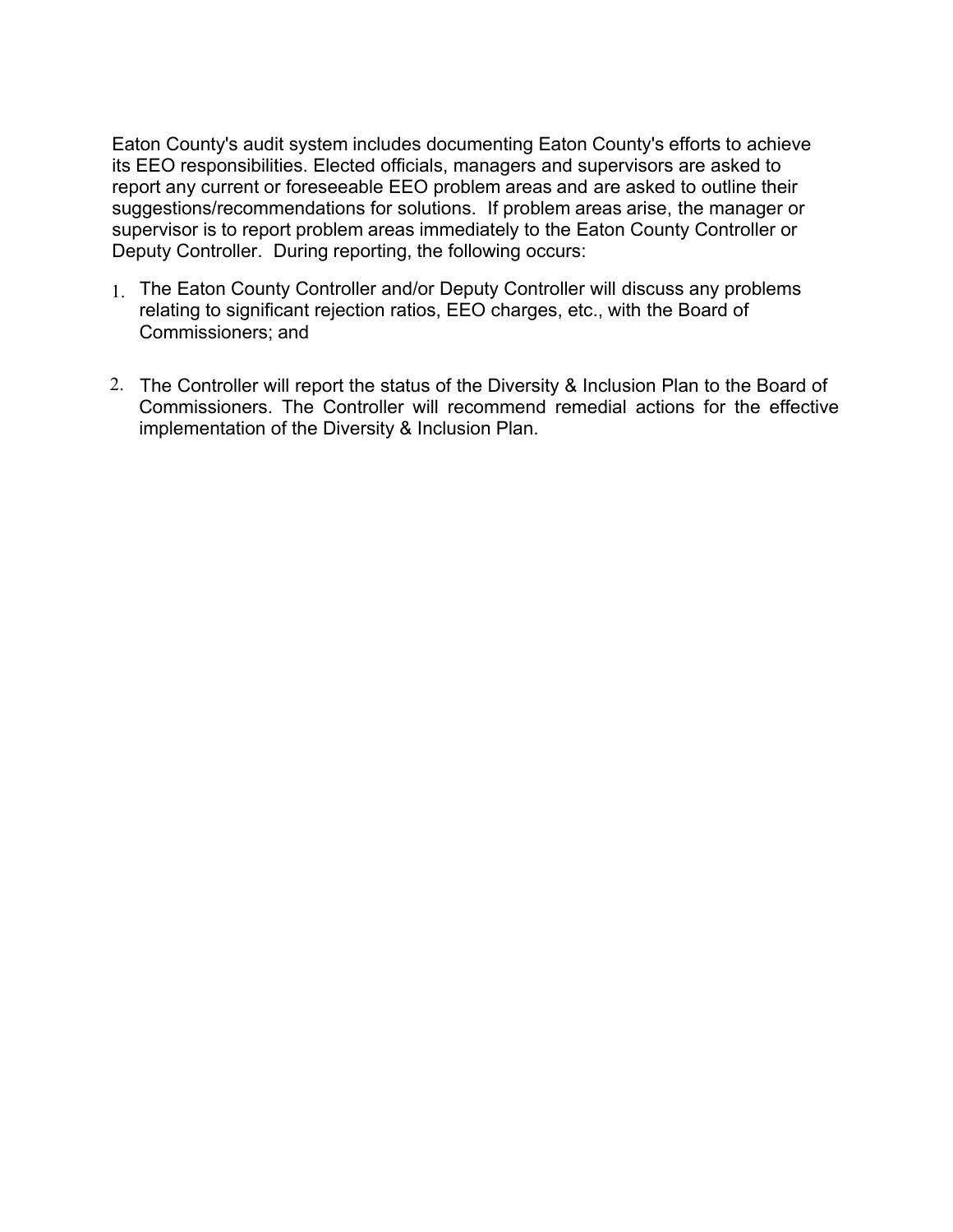#### **Invitation to Self-Identify**

Eaton County is dedicated to creating a diverse workforce and aims to employ and advance in employment qualified protected individuals whenever possible.

All applicants and employees who self-identify as having disabled, veteran, or otherwise protected status are encouraged to notify the Controller's Office of their protected status on their employment application or at any point during the hiring or employment process so that they may be included in our Diversity & Inclusion Plan.

This information will assist us in placing protected individuals in the appropriate position and in making any necessary accommodations. Qualified individuals with a disability are encouraged to tell us about any needed accommodations that would enable them to perform the essential functions of a job they have applied to or possess, including special equipment, changes in the physical layout of the job, elimination of marginal job duties, provision of personal assistance services or other accommodations.

Submission of this information is voluntary and refusal to provide it will not subject applicants or employees to any adverse treatment. The information provided will be used only in ways that are not inconsistent with EEO Laws.

Information submitted about a disability or protected characteristic will be kept confidential, except that (i) elected officials, supervisors and managers may be informed regarding restrictions on the work or duties of qualified individuals with disabilities, and regarding necessary accommodations; (ii) first aid and safety personnel may be informed, when and to the extent appropriate, if the condition might require emergency treatment; and (iii) government officials engaged in enforcing laws administered by OFCCP or the Americans with Disabilities Act, as amended, may be informed.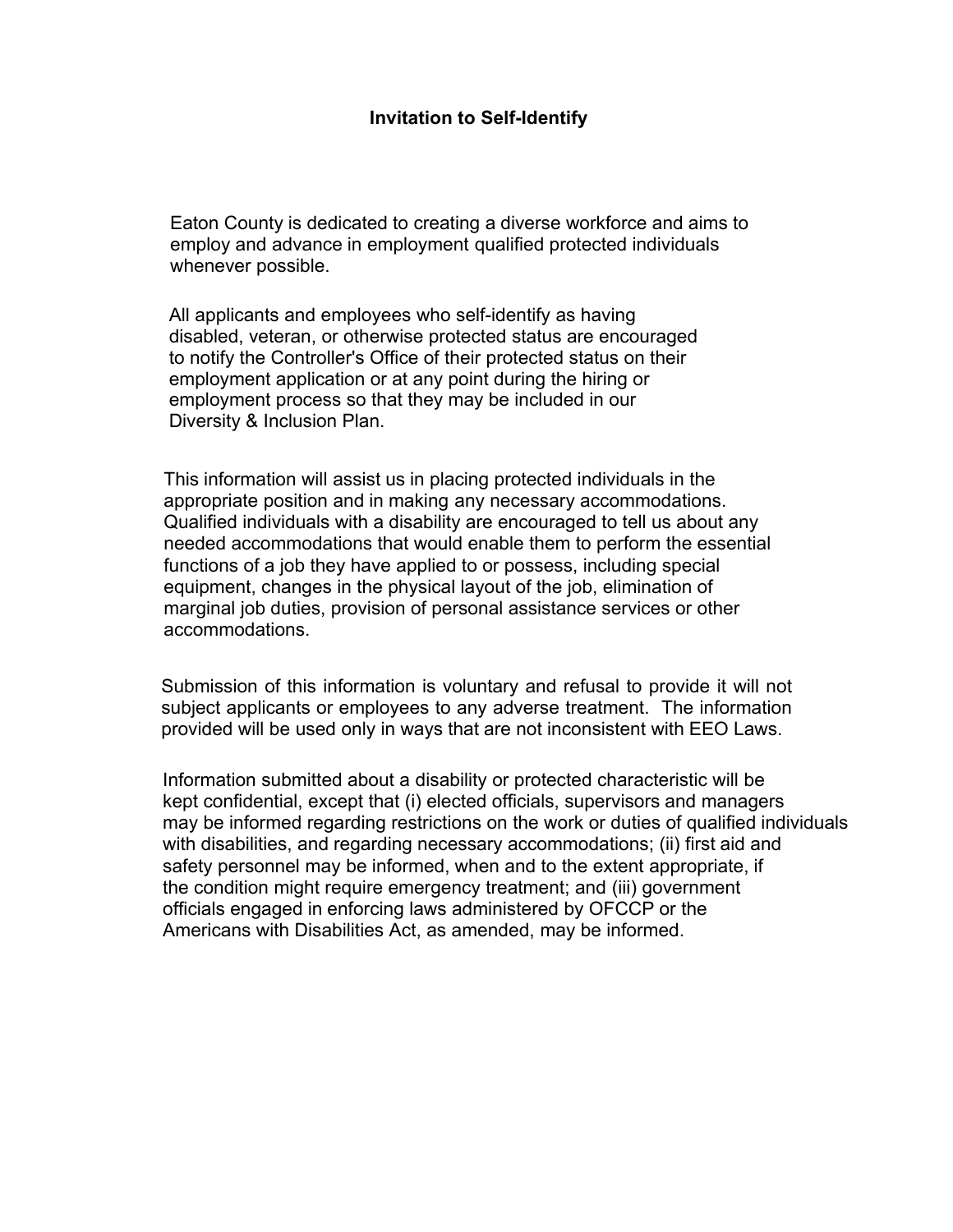#### **Responsibility for Implementation of Diversity & Inclusion Plan**

#### **Responsibilities of the Equal Employment Opportunity Manager**

In furtherance Eaton County's commitment to diversity and Equal Employment Opportunity for individuals with disabilities and protected veterans, the Eaton County Controller and Deputy Controller are responsible for designing and ensuring effective implementation of the County's Diversity & Inclusion Plan. These responsibilities include, but are not limited to:

- 1. The development of the plan for protected individuals including those with disabilities and protected veterans, policy statements, personnel policies and procedures, internal and external communication of the policy, and monitoring the effectiveness of these actions;
- 2. Reviewing all personnel actions, policies, and procedures to ensure compliance with diversity & inclusion obligations;
- 3. Reviewing the qualifications of all applicants and employees to ensure qualified individuals are treated in a non-discriminatory manner when hiring, promotion, transfer and termination actions occur;
- 4. Assisting in the identification of problem areas and the development of solutions to those problems;
- 5. Monitoring the effectiveness of the program on a continuing basis through the development and implementation of an internal audit and reporting system that measures the effectiveness of the program;
- 6. Keeping the Board informed of equal opportunity progress and problems within the company through quarterly reports;
- 7. Providing elected officials, managers, and supervisory staff with a copy of this plan and reviewing the program with them on an annual basis to ensure knowledge of their responsibilities for implementation of the program;
- 8. Reviewing the County's Diversity & Inclusion Plan for protected classes including individuals with disabilities and protected veterans with all elected officials, managers and supervisors at all levels to ensure that the policy is understood and is followed in all personnel activities;
- 9. Auditing the contents of Diversity & Inclusion Plan annually to ensure that compliance information is up-to-date;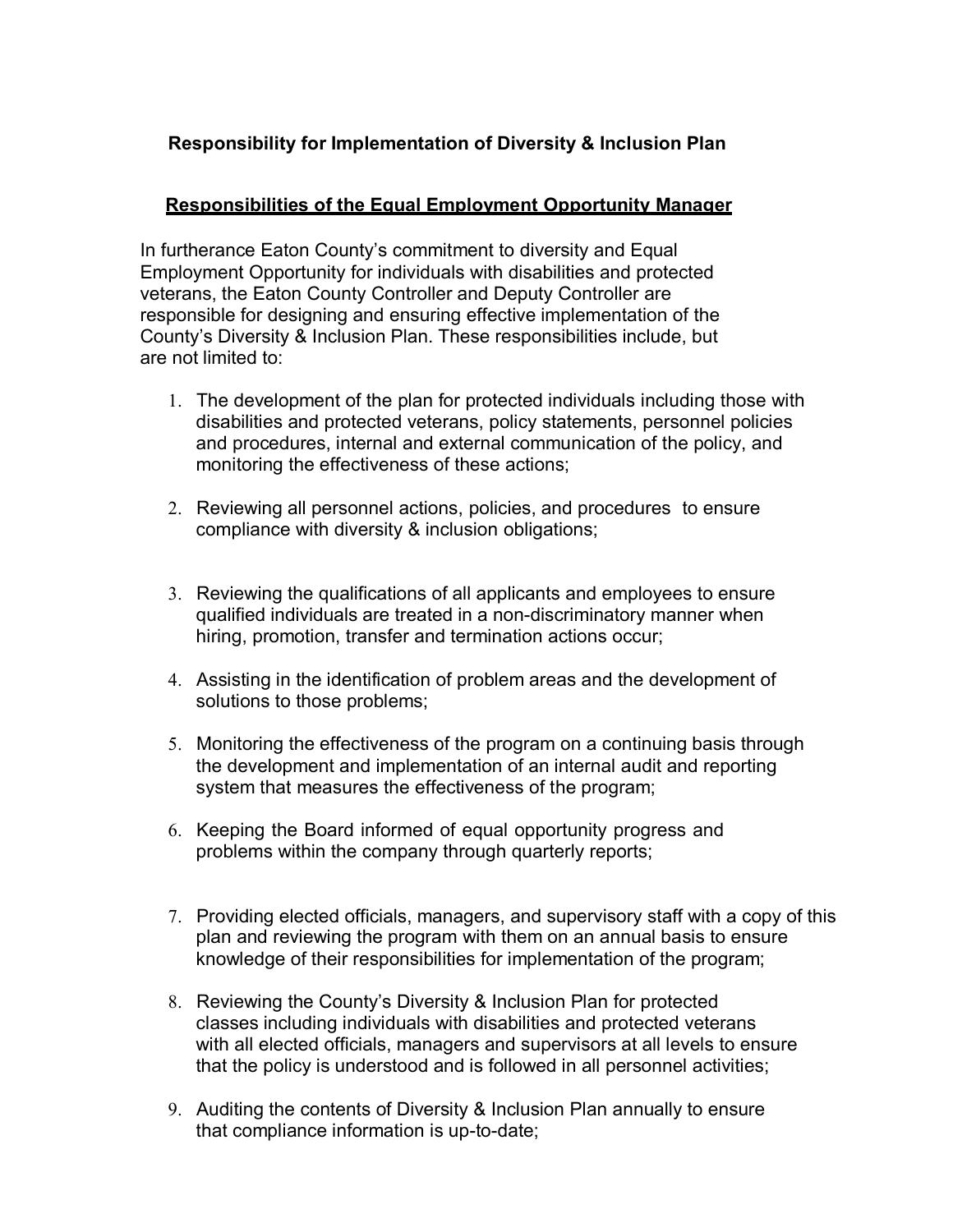- 10. Serving as liaison between Eaton County and enforcement agencies; and
- 11. Serving as liaison between Eaton County and organizations for protected individuals, including those with disabilities and protected veterans.